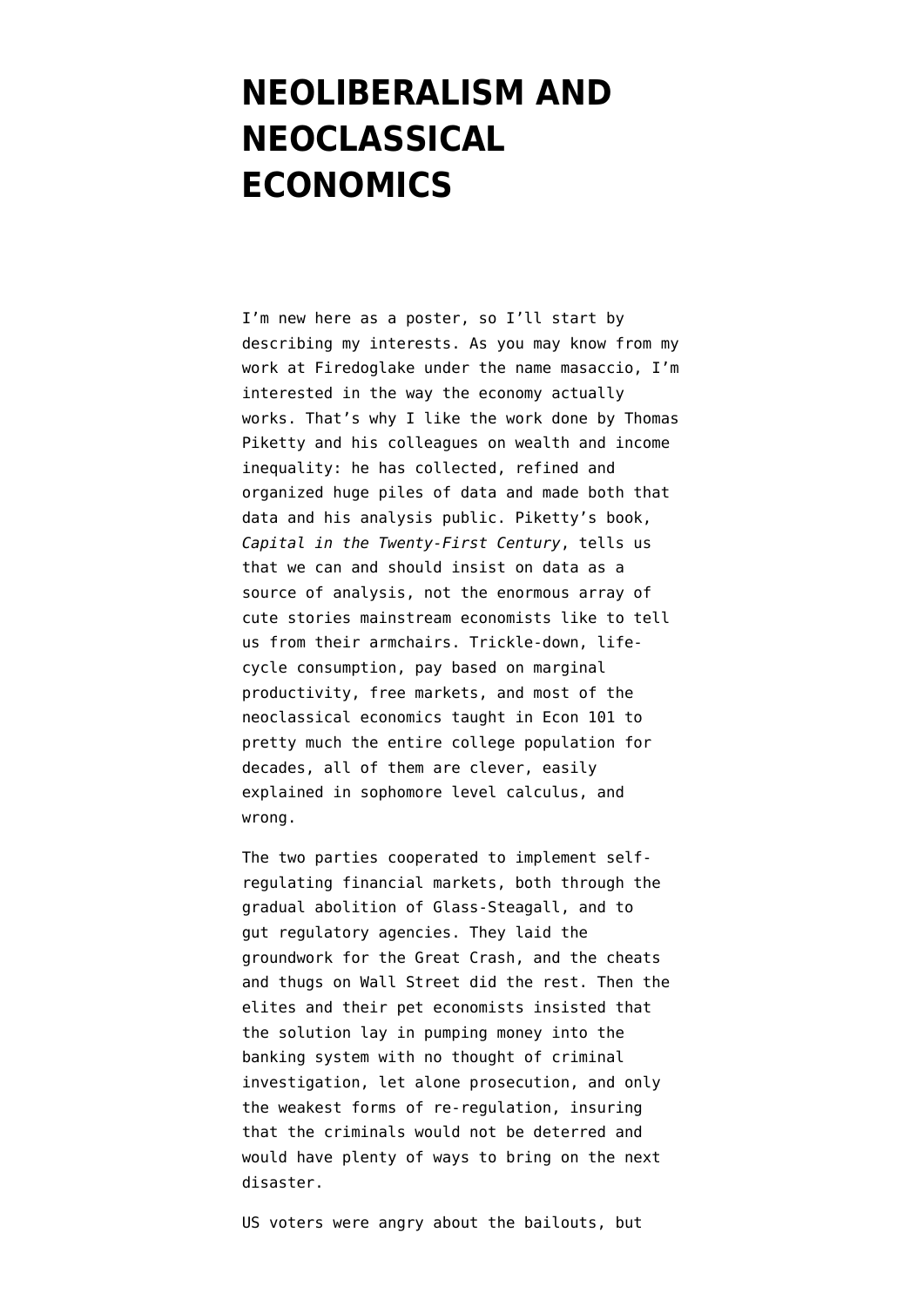their wrath turned onto the victims of the fraudulent lending schemes and the interest rate swaps and the other financial innovations that the Alan Greenspans and Robert Rubins enthusiastically supported. Does your city or your school district have an interest rate swap? I live in Chicago, and our school district has a bunch. [The Chicago Tribune estimated](http://www.chicagotribune.com/news/watchdog/cpsbonds/ct-chicago-public-schools-bond-deals-met-20141107-story.html#page=1%20) they will cost us \$100 million that should be going to education but instead is going to the con artists on Wall Street. The cuts to education here are painful and unnecessary. The same is true all over the country

But it was bad luck homeowners who really got cheated. First, there were knowingly fraudulent loans, then knowingly fraudulent foreclosures, and [now possibly knowingly fraudulent](http://realtime.blog.palmbeachpost.com/2014/12/08/homeowner-fights-double-foreclosure-smackdown/) [delinquency claims.](http://realtime.blog.palmbeachpost.com/2014/12/08/homeowner-fights-double-foreclosure-smackdown/)

The vast majority of the public thinks this is just fine. Screw the victims, help criminal banks is a strange goal, but the worst part is that victims of this economic system [frequently](https://firedoglake.com/2013/09/01/the-blighted-future-of-the-middle-class/) [do blame themselves](https://firedoglake.com/2013/09/01/the-blighted-future-of-the-middle-class/).

This outpouring of hostility towards the losers in the economic struggle should be seen as a natural consequence of neoliberalism. In that worldview, the market is an indifferent referee, doling out rewards to the successful, and pushing the losers off the playing field into the outer darkness. Everyone is required to be the entrepreneur of themselves, investing their money or their parents' money or borrowed money in their own human capital in the hopes of beating out some other poor bastard for some bad job that pays poorly. If they win, they might get to retire. If they lose, there's always bankruptcy, except for taxes and student loans, and they are trash. It's a bleak world.

Neoclassical economic theory is the linchpin of neoliberalism. It provides a theoretical underpinning for the harsh world it envisions. In this world, humans are seen solely as consumers and producers. These calculating creatures are rational optimizers, constantly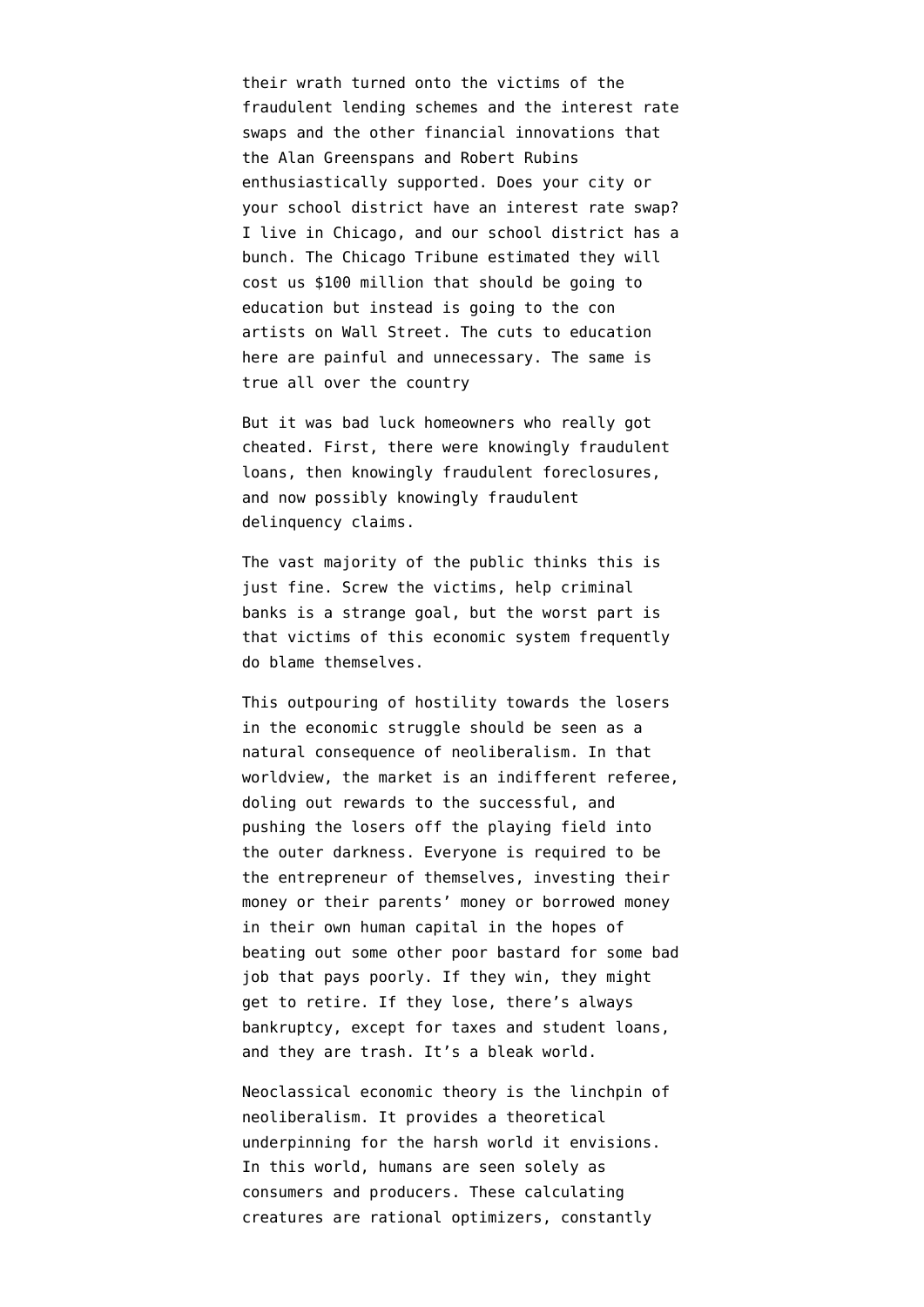using the markets to achieve their own personal highest utility. It's an evil, reductive idea, but notice how well it corresponds to the self images of the people described by Jennifer Silva in her book *Coming Up Short*, [which I discussed](https://firedoglake.com/2013/09/01/the-blighted-future-of-the-middle-class/) [here](https://firedoglake.com/2013/09/01/the-blighted-future-of-the-middle-class/). The encouraging thing about the people Silva talked to is that they see themselves as having agency, they see themselves as having problems, but they are convinced they can do something about those problems.

The middle class is shrinking. Social class mobility is falling. But no one seems interested in the possibility that the economic system is the problem. The Republicans love it, and the Democrats do too, only not quite as much: they offer timid solutions like Elizabeth Warren's suggestion that we reduce the interest rate on student loans, or increase the minimum wage to \$10.10 per hour. These are not the kinds of changes that will make a significant difference in anyone's life. They will do nothing to dilute the power of the richest 16,000 US families. And yet these represent the extreme left in politics.

In the 1920s, there was widespread intellectual ferment around alternatives to capitalism, socialism and communism, and that forced questions about capitalism to the surface. As the Great Depression deepened, the rich and politicians were afraid that the working class and the unemployed would find those ideas superior to capitalism. Eventually they were forced to compromise a tiny bit, creating a more or less regulated system of markets. Even the conservative hacks on the Supreme Court (the Court is full of conservative political hacks almost all the time), bent to the will of the people, and allowed a range of FDR's initiatives to stand. In some cases, for a while, the hacks even enforced those laws, though that ended years ago.

Partially regulated capitalism was a major force for the creation of what Piketty calls the Patrimonial Middle Class. This group, 40% of the